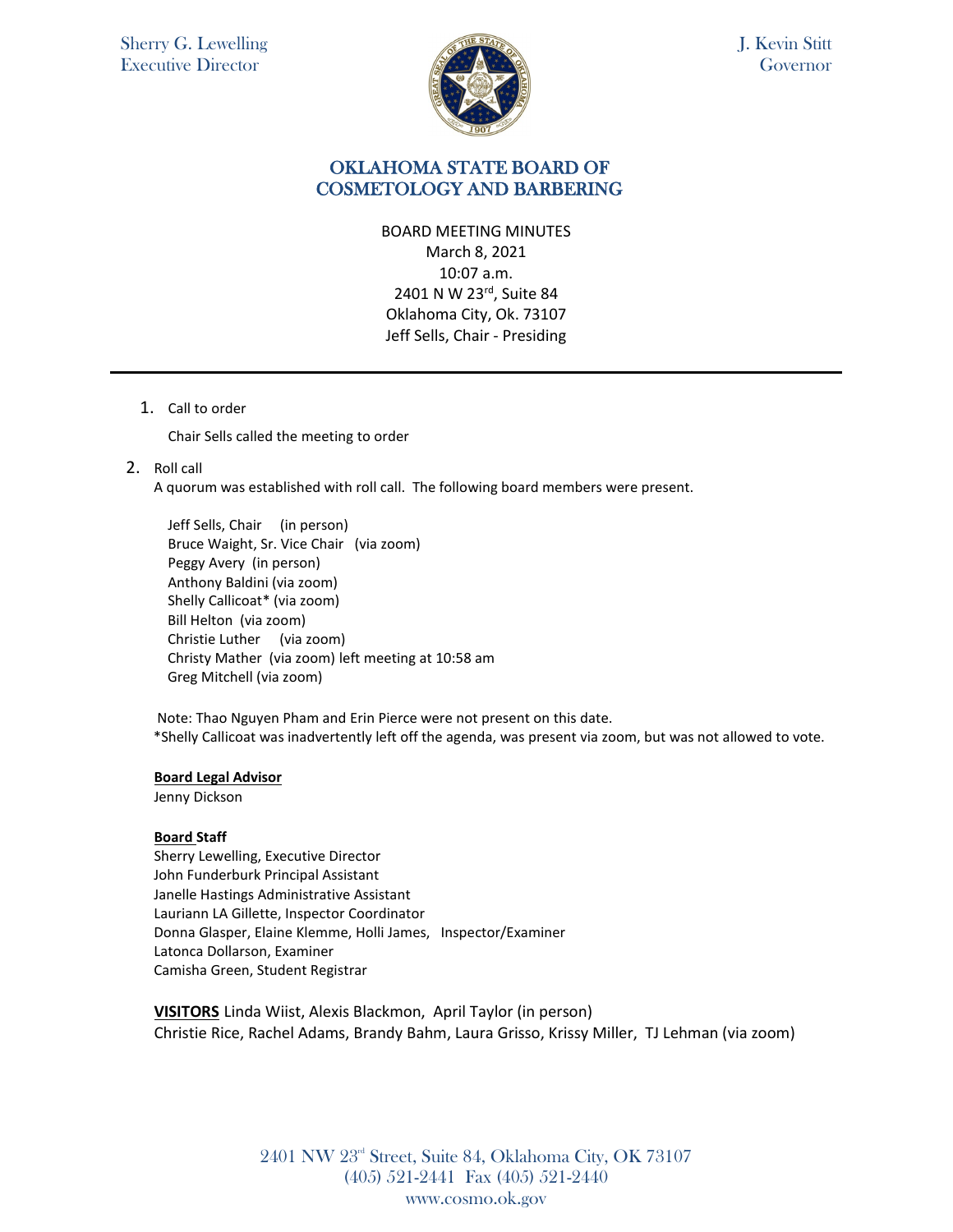

# OKLAHOMA STATE BOARD OF COSMETOLOGY AND BARBERING

3. This regularly scheduled meeting of the Oklahoma Cosmetology and Barbering Board has been convened in accordance with the Oklahoma Open Meeting Act.

Chair Sells verified that the agenda had been properly posted and agenda-ized.

4. Discussion and Possible Action to Approve or Disapprove Board Meeting Minutes from January 11, 2021 and February 18, 2021

A motion was made by Ms. Mather and seconded by Ms. Luther to approve Board Meeting Minutes from January 11, 2021 and February 18, 2021.

## **Voting:**

**Waight, yes; Avery, yes; Baldini, yes; Helton, yes; Luther, yes; Mather, yes; Mitchell, yes;** 

### **Motion passed**.

5. Discussion and possible action to approve or disapprove budget report (January 1, 2021 to February 28, 2021) – Brandy Bahm, OMES, Agency Business Services

A motion was made by Ms. Mather and seconded by Mr. Helton to approve budget report (January 1, 2021 to February 28, 2021)

### **Voting:**

**Waight, yes; Avery, yes; Baldini, yes; Helton, yes; Luther, yes; Mather, yes; Mitchell, yes;** 

**Motion passed**.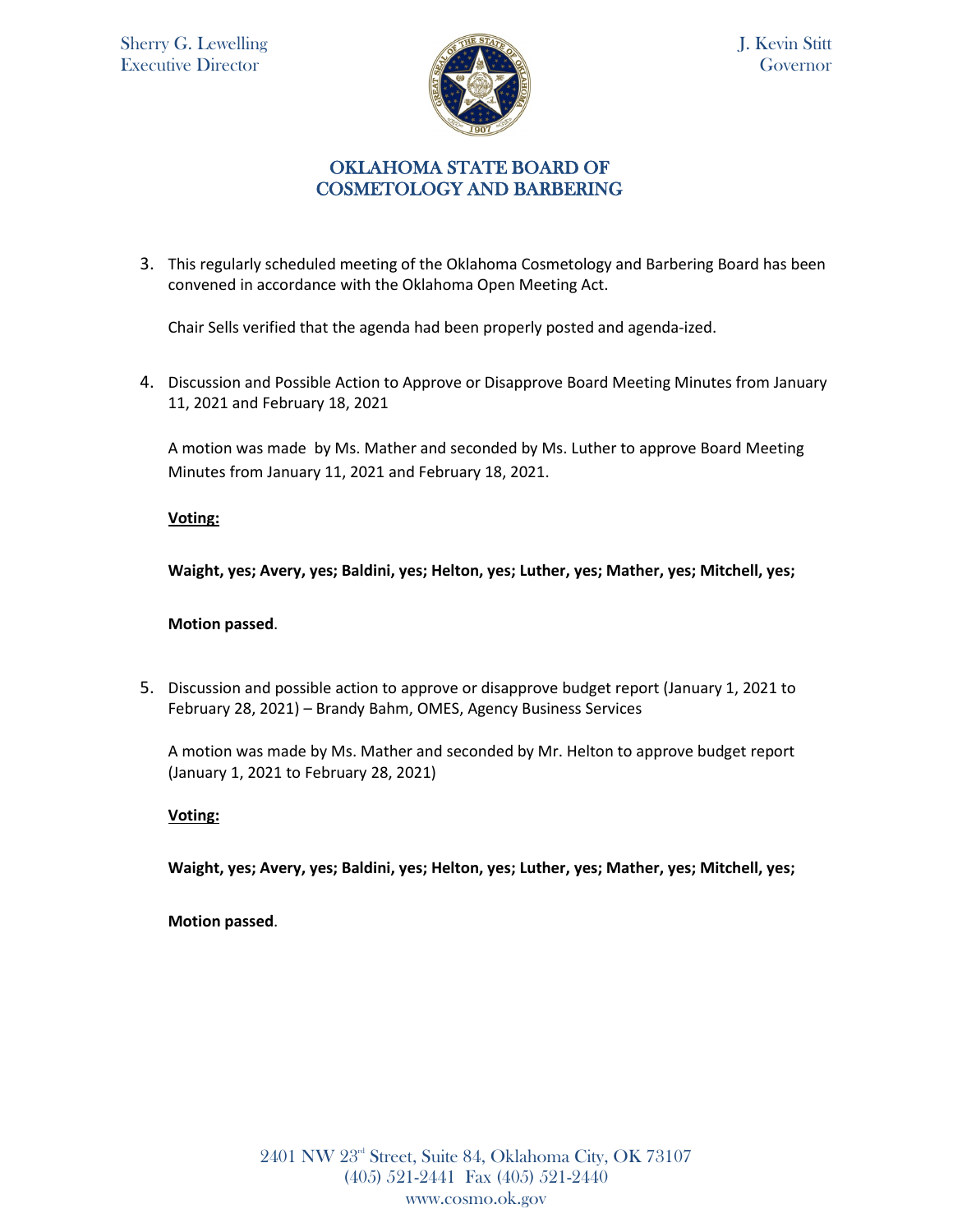

# OKLAHOMA STATE BOARD OF COSMETOLOGY AND BARBERING

6. Public comment- Opportunity for the board to receive public comments. Each speaker is limited to three minutes. Comments must be related to items listed on the agenda.

Linda Wiist, licensed esthetician brought to the Boards attention the difficulty she had when searching the rule book for information pertaining to re-locating a salon. No other comments were heard.

7. Director's report and possible discussion– Sherry G. Lewelling

Ms. Lewelling was happy to announce that the agency is now once again, fully staffed, with the recent hire of Lori Cutchin in the license department, the license department is now close to being caught up, still somewhat behind on online renewals. Our temporary hire, Dana Matanane, is now taking some phone calls for the license department to help out. Caroline Hagberg has been hired as the new inspector, and is scheduled to start on March 22, 2021. Ms. Lewelling announced she is making plans for the inspectors retreat, scheduled for March 29, 20201 to April 2, 2021 in Broken Bow, OK. This will be a working retreat and they will be training on working in a cost efficient-time efficient manner, training on citations, etc. Ms. Lewelling was looking forward to the bonding time with inspectors. Ms. Lewelling provided some inspection numbers for January and February 2021, there were 523 actual inspections, 182 attempted inspections, 59 initial inspections, 17 follow up inspections, 17 closures, 14 schools, 31 apprentice inspections, and 2 new schools. Ms. Lewelling thanked Ms. Gillette for putting together this data.

8. Massage Therapy Report – Laura Grisso

Ms. Grisso said the Massage Therapy Advisory Board met last month to discuss legislation, our bill HB 1652 and SB750 which would move Massage Therapy to the Dental board. Neither bill made it out of committee so will not move forward.

She went on to say they FAQ's for the website are still a work in progress.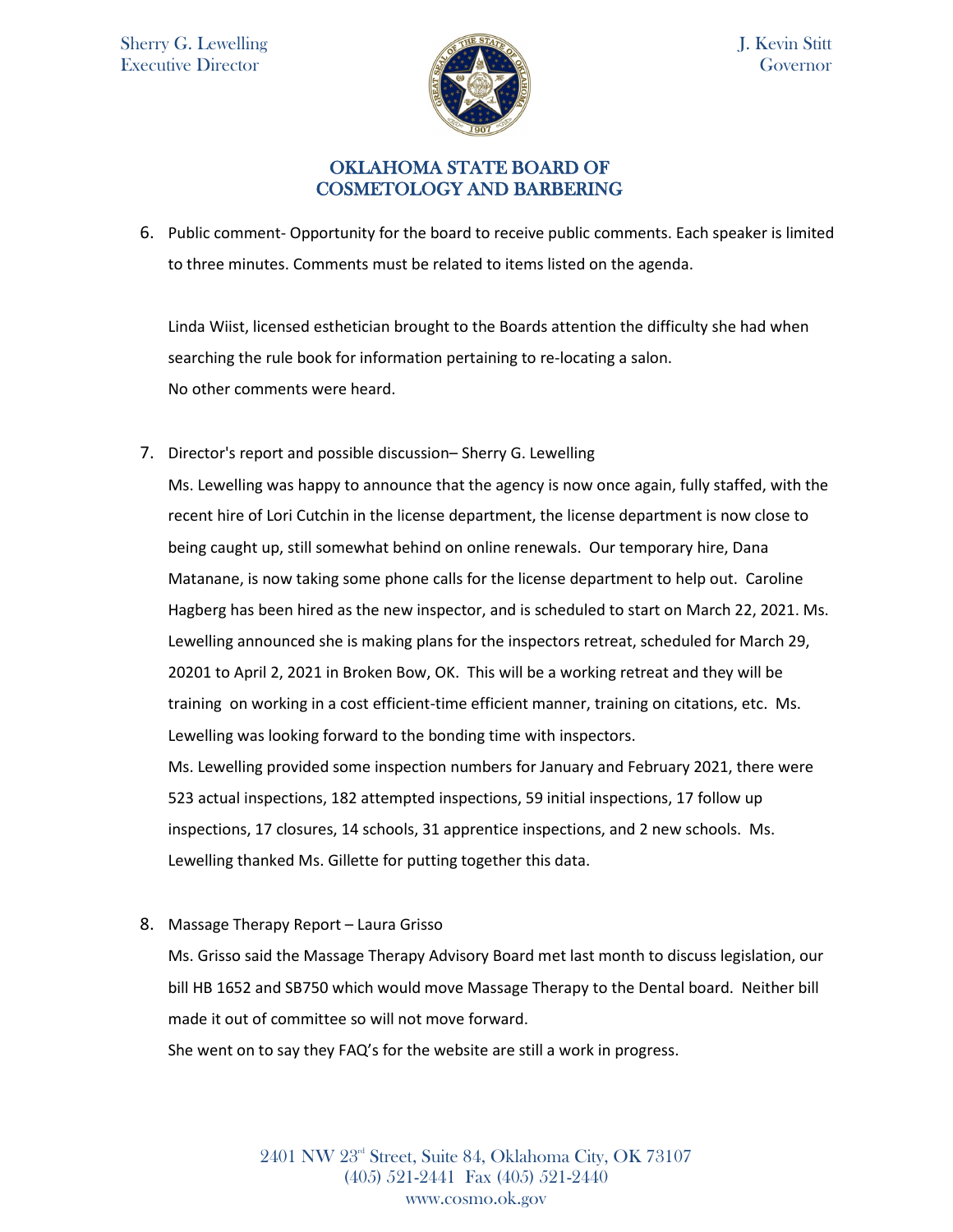Sherry G. Lewelling Executive Director



J. Kevin Stitt Governor

## OKLAHOMA STATE BOARD OF COSMETOLOGY AND BARBERING

9. Discussion and possible action to adopt permanent rules pursuant to 75 O.S. sec. 303. The Notice of Rulemaking Intent for the proposed rules was published in Volume 36, Number 11, of the Oklahoma Register on January 15, 2021. A public hearing was held on February 17, 2021.

> Ch. 10 Licensure of Cosmetologists, Barbers, Schools and Related Establishments Subchapter 3. Licensure of Schools Part 3. Student Registration and Entrance Requirements 10-3-16 Part 5. Equipment and Curriculum Requirements 10-3-31, 10-3-37, 10-3-40, 10-3-45, Subchapter 7. Sanitation, Disinfection and Safety Standards for Establishments and Schools 10-7-12 Subchapter 9. Licensure of Cosmetologists, Barbs and Related Occupations Part 5. Demonstrators; Cosmetic Studios; Trade Shows; Guest Artists; Wig Dressing; other Practices of Cosmetology and Barbering 10-9-53 Subchapter 15. Inspections, Violations and Enforcement 10-15-2 Chapter 20. Massage Therapy Subchapter 1. General Provisions Subchapter 9. Standards of Professional Conduct 20-9-3

A motion was made by Ms. Avery and seconded by Ms. Luther to adopt permanent rules pursuant to 75 O.S. sec. 303

#### **Voting:**

**Waight, yes; Avery, yes; Baldini, yes; Helton, yes; Luther, yes; Mather, yes; Mitchell, yes;** 

## **Motion passed**.

10. Website Committee Report – Jeff Sells

Chair Sells reported that the website committee met last week and made a ton of progress and all framework is now in place. He went over some of the options that will be available, he also had Ms. Lewelling working on a history page, there also will be an option to sign up for a quarterly newsletter.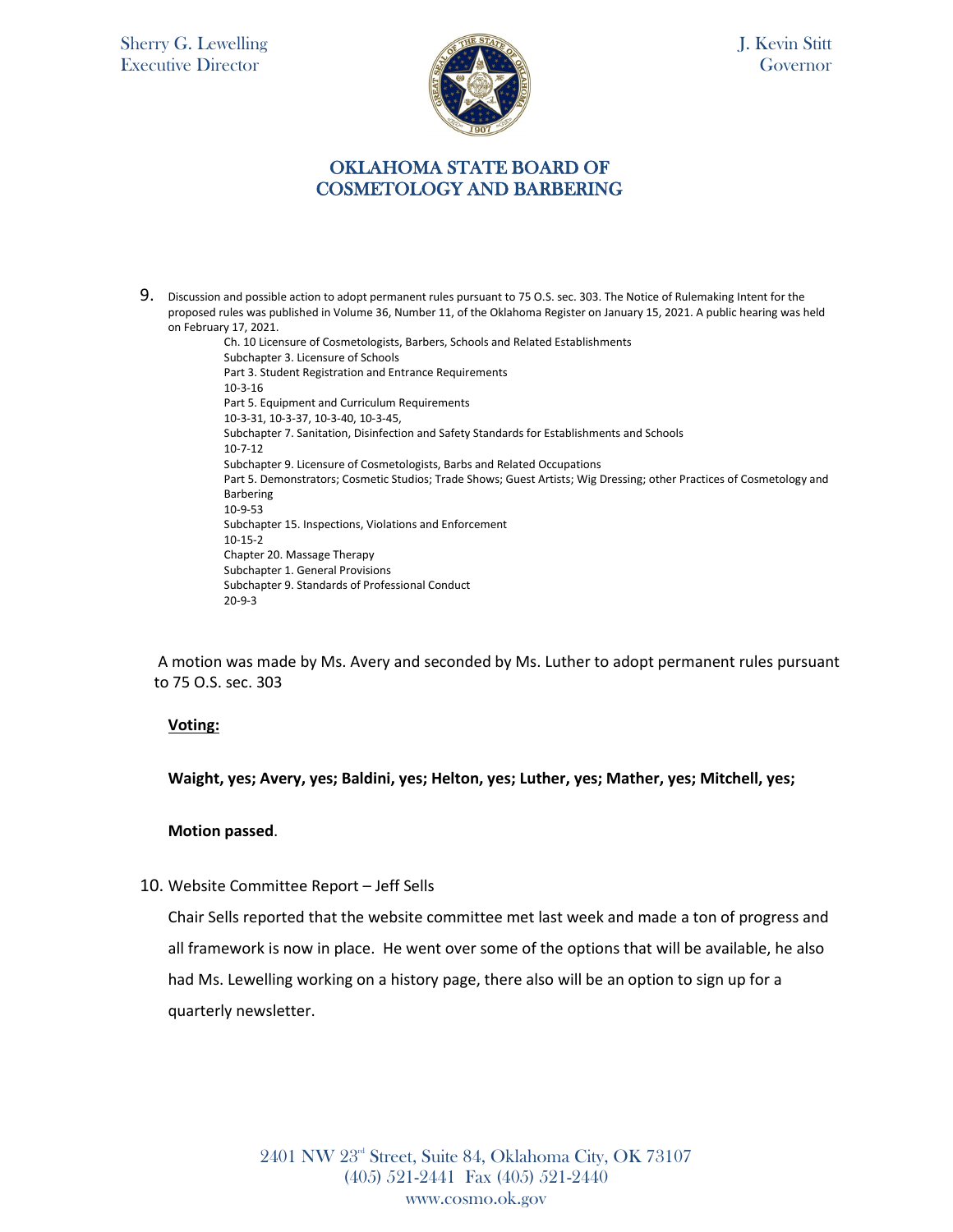

# OKLAHOMA STATE BOARD OF COSMETOLOGY AND BARBERING

11. Discussion and possible action to approve or disapprove website committee recommendations.

No action was taken on this item.

12. Legislative Committee Report – Jeff Sells

Chair Sells reported that cosmetology's joint bills HB 1807 author Rep. Bennett and SB212 author Sen. Garvin, we are going to see a couple of addendums to that because there was some editing issues that we need to correct, Sen. Garvin will be making those adjustments. Ms. Lewelling said that she and Bruce attended the house committee where the bill was read and it did pass committee and is now on the floor. She and Bruce also attended the Sunset Review Committee where they evaluate our finances, she gave them a lot of information to educate them on who we are and what we do. The sunset review passed committee and passed the House and then will go on to the Senate, will probably pass fairly quickly and will recreate us until 2024.

Mr. Sells went on to report that SB 970 has to do with the open records act, it will address the fact that we can't publish addresses, phone numbers and dates of birth in open records.

13. Discussion and possible action to approve or disapprove legislative committee recommendations.

No action was taken on this item.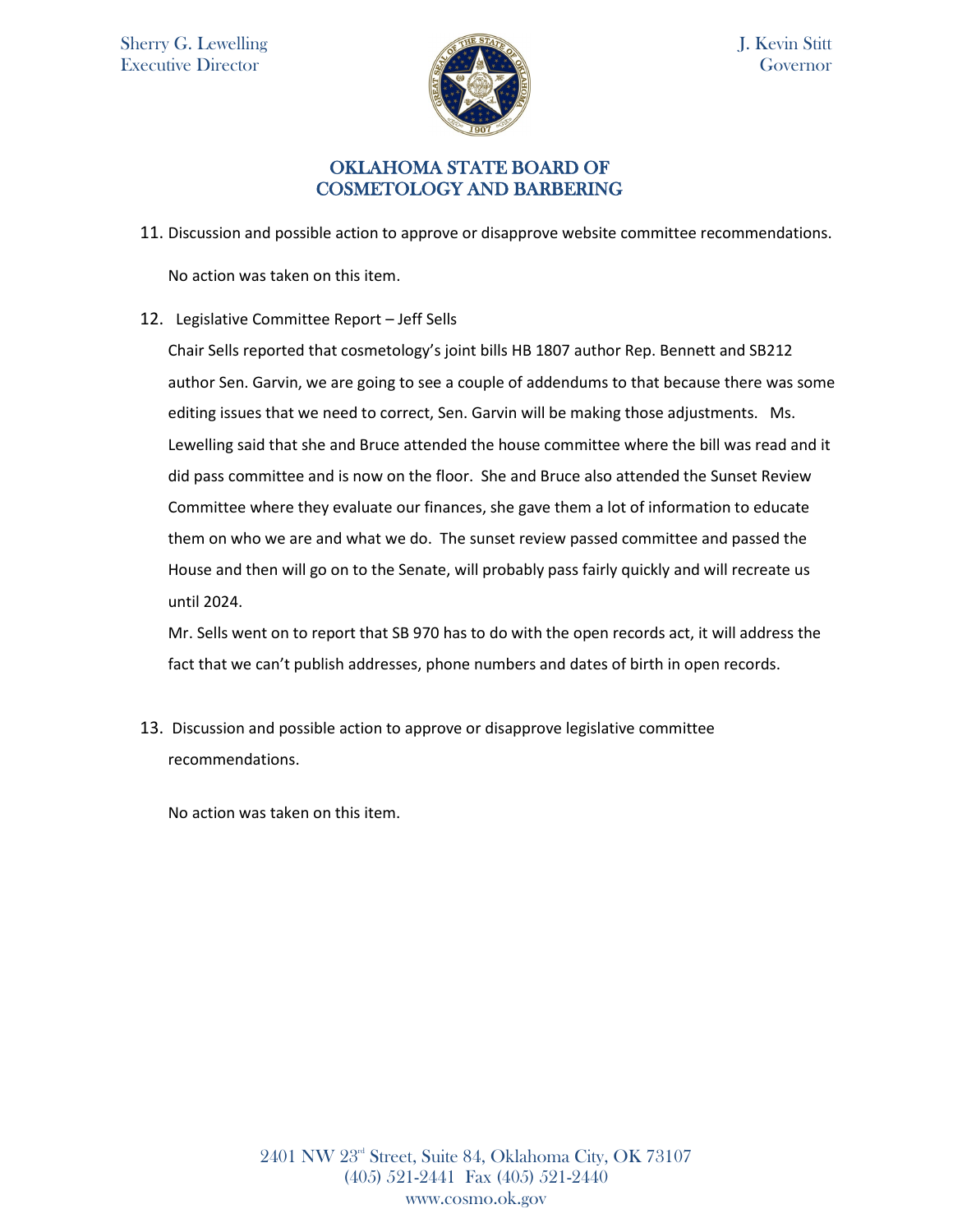

## OKLAHOMA STATE BOARD OF COSMETOLOGY AND BARBERING

- 14. Discussion and possible action to enter into executive session pursuant to 25 O.S. §307(B)(1) to discuss salary increases for agency staff and/or Executive Director, Sherry G. Lewelling
	- a. Vote to enter Executive Session

Mr. Helton made a motion, seconded by Ms. Luther and Mr. Waight to enter into executive session

**Voting:** 

**Waight, yes; Avery, yes; Baldini, yes; Helton, yes; Luther, yes; Mather, yes; Mitchell, yes;** 

**Motion passed**.

b. Exit Executive Session and vote to re-enter Open Session

A motion was made by Mr. Helton and Seconded by Ms. Luther to re-enter Open Session.

**Voting:** 

**Waight, yes; Avery, yes; Baldini, yes; Helton, yes; Luther, yes; Mather, yes; Mitchell, yes;** 

**Motion passed**.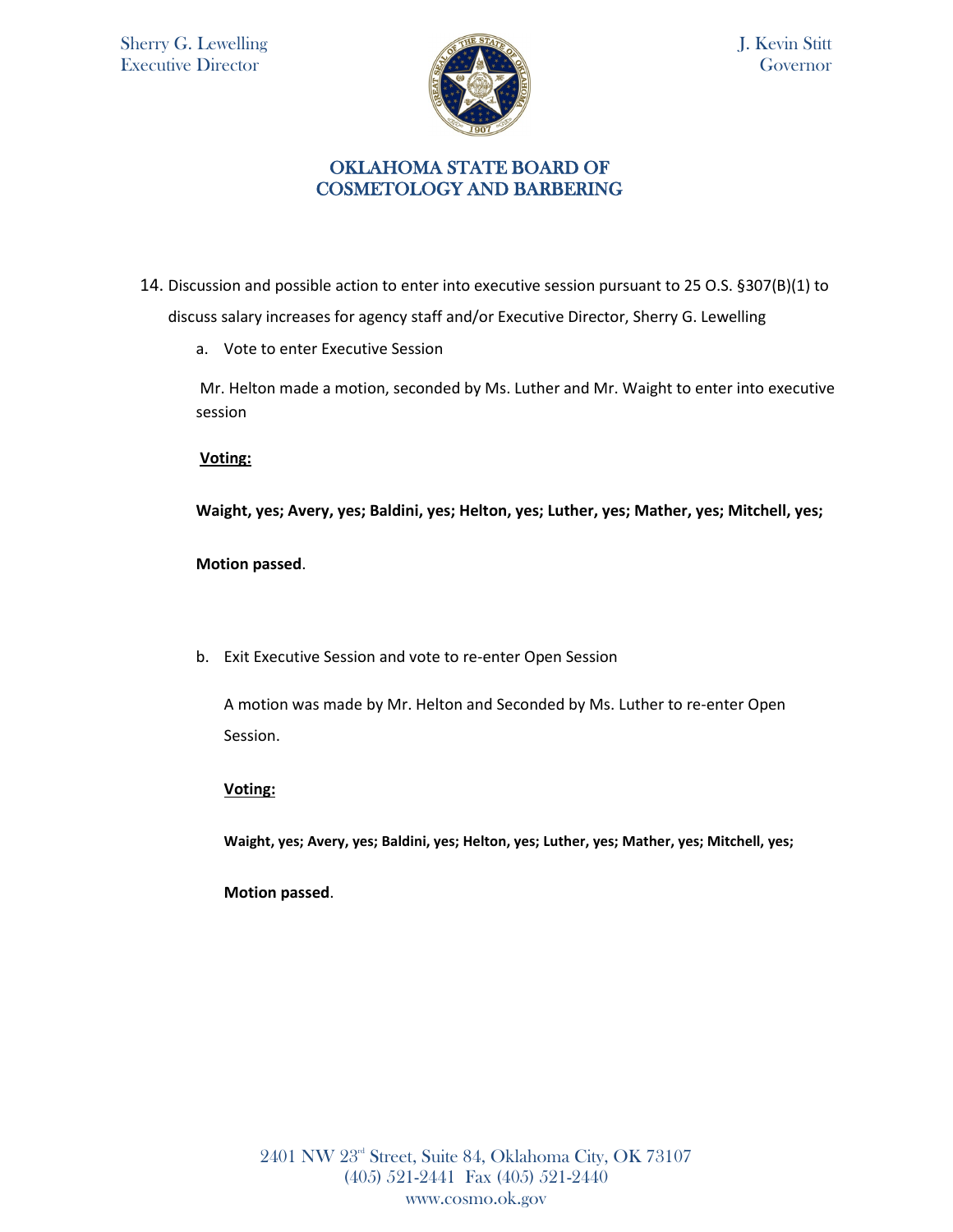

## OKLAHOMA STATE BOARD OF COSMETOLOGY AND BARBERING

c. Vote on matters discussed in Executive Session

A motion was made by Mr. Helton and seconded by Ms. Avery to increase agency staff salaries by 5%, effective January 1, 2021 for those employed more than 90 days from point of hire.

**Voting:** 

**Waight, yes; Avery, yes; Baldini, yes; Helton, yes; Luther, yes; Mather, yes; Mitchell, yes;** 

### **Motion passed**.

A motion was made by Mr. Helton and seconded by Ms. Luther to increase the Executive Director's salary by 9% effective March 1, 2021.

### **Voting:**

**Waight, yes; Avery, yes; Baldini, yes; Helton, yes; Luther, yes; Mather, yes; Mitchell, yes;** 

**Motion passed**.

15. New business which could not have been reasonably foreseen prior to posting of meeting agenda 25 O.S. sec.311 (A)(9)

No new business was heard.